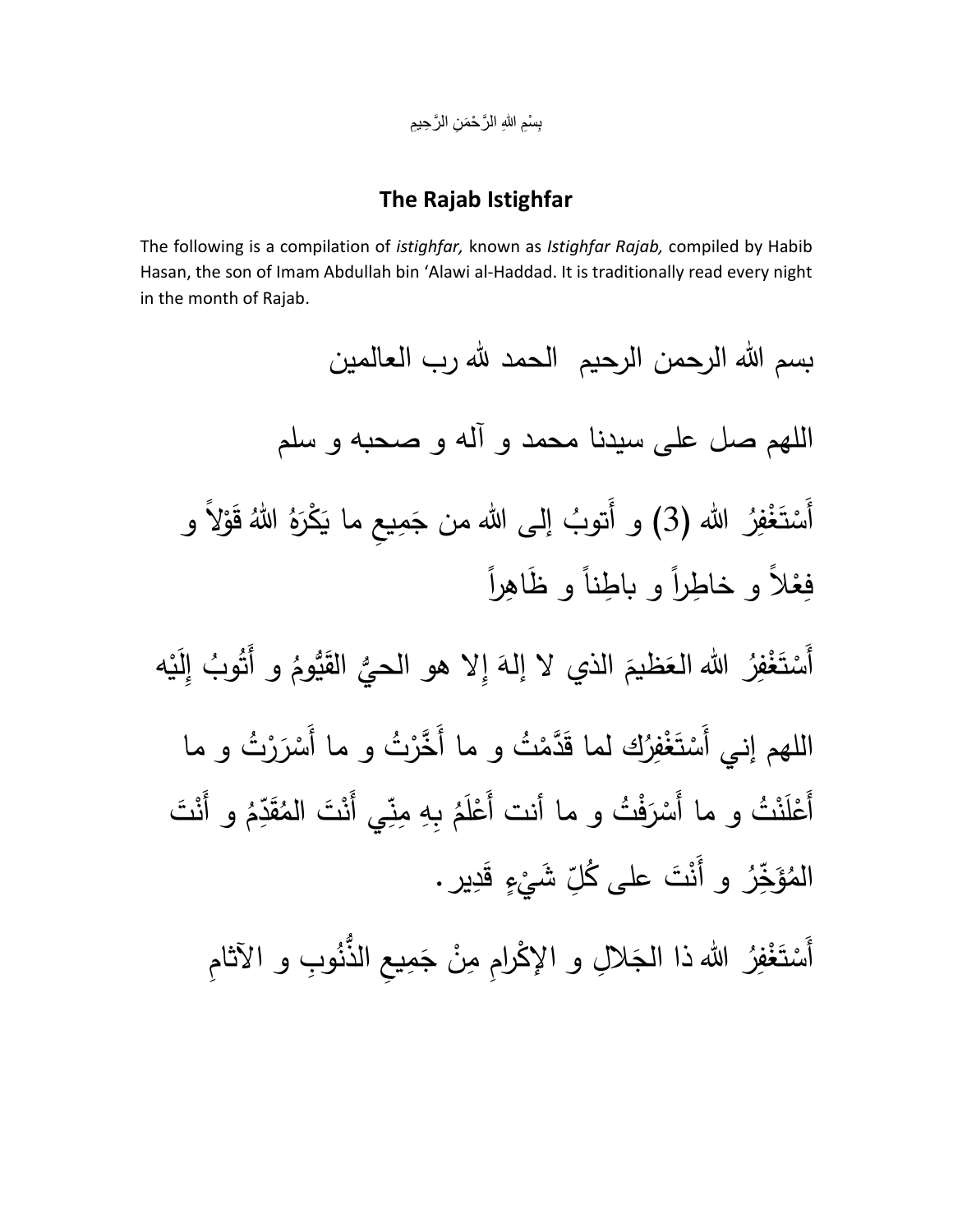أَسْتَغْفِرُ الله لِذُّنُوبي كُلِّها سِرِّها وجَهْرِها وصَغِيرِها وكَبِيرِها ْ ْ َ </sub> ֺ֧֝<sup>֚</sup> ر<br>م كُلِّها سِرِّها وجَهْرِها وصَغِيرِها وكَبِيرِها و قَديمِها و جَديدِها و أَوَّلِها و آخِرِها و ظاهِرِها و باطِنِها  $\ddot{\phantom{0}}$ و أَتُوبُ إِليْه. .<br>. ُ وب ُ أَت

ِّ ذَنْبٍ تُبْتُ إِلَيْكَ مِنْهُ ثُمَّ عُدْتُ فِيه .<br>ت <u>ا</u> اللهم إني أَسْتَغْفِرُكَ من كُلِّ َ ْ ْ وأَسْتَغْفِرُكَ لِما أَرَدْتُ بِهِ وَجْهَكَ الكَريمَ فَخَالطَهُ ما لَيْسَ لَكَ فيهِ .<br>ا  $\overline{\phantom{a}}$ مُ َ  $\ddot{\phantom{a}}$ <u>ً</u> َ ِ<br>نا ْ ْ ِرضا.

وأَسْتَغْفِرُكَ لمِا وَعَدْتُكَ بِهِ مِنْ نَفْسِي ثُمَّ أَخْلَفْتُكَ فِيهِ .<br>ا .<br>-<br>-<u>ء</u> <u>و</u> َ ْ ْ .<br>ت ة<br>م ان<br>ا .<br>-وأَسْتَغْفِرُكَ لما دَعَاني إِلَيْهِ الْهَوَى مِنْ قِبَلَ الرُّخَصِ مِمَّا اشْتَبَهَ <u>ً</u>  $\tilde{L}$  $\overline{\phantom{a}}$  $\overline{\phantom{0}}$ .<br>-َ <u>ٔ</u> <u>۽</u> ِ<br>نا ْ ْ عَليَّ وهو عِنْدَكَ حَرَامٌ.  $\overline{a}$ مُ عِنْدَكَ حَرَامٌ َ َ <u>ا</u>

وأَسْتَغْفِرُكَ يا مَنْ لا إلهَ إِلا أَنْتَ يا عَالِمَ الغَيْبِ و الشَّهَادَةِ مِنْ كُلِّ َ .<br>و ْ ا<br>ا لا إِلهَ إِلا أَنْتَ يا عَالِمَ الغَيْبِ و الشَّهَادَةِ مِنْ كُلِّ  $\ddot{ }$ َ <u>ّ</u> َ مُ ء<br>ا َ يِّئَةٍ عَمِا<br>بِيِّ <u>ء</u> ً<br>ا سَيِّئَةٍ عَمِلْتُها في بَيَاضٍ النَّهَارِ و سَوَادِ اللَّيْلِ في مَلاٍ و خَلاءٍ ا<br>ا ْ ء<br>م ً<br>أ َ  $\ddot{\phantom{0}}$ .<br>ا إِذِ ارْتَكَبْتُها و أَتَيْتُ  $\frac{1}{2}$ .<br>ا َ .<br>م  $\ddot{\cdot}$ <sub>ِي</sub> وعَلانِيةٍ و أَنْتَ نَاظِرٌ إليّ اب<br>ا ر<br>پ و سِرٍّ وعَلانِيةٍ و أَنْتَ نَاظِرٌ إليِّ إِذِ ارْتَكَبْتُها و أَتَيْتُ بِها مِنْ .<br>-مُ ِحيم يا ر َ مُ ِريم يا ك َ مُ إِلَيْكَ يا حَلِيمُ َ ا<br>ا ُ العِصْيَانِ فَأَتُوبُ <u>ہ</u> <u>َ</u>ـ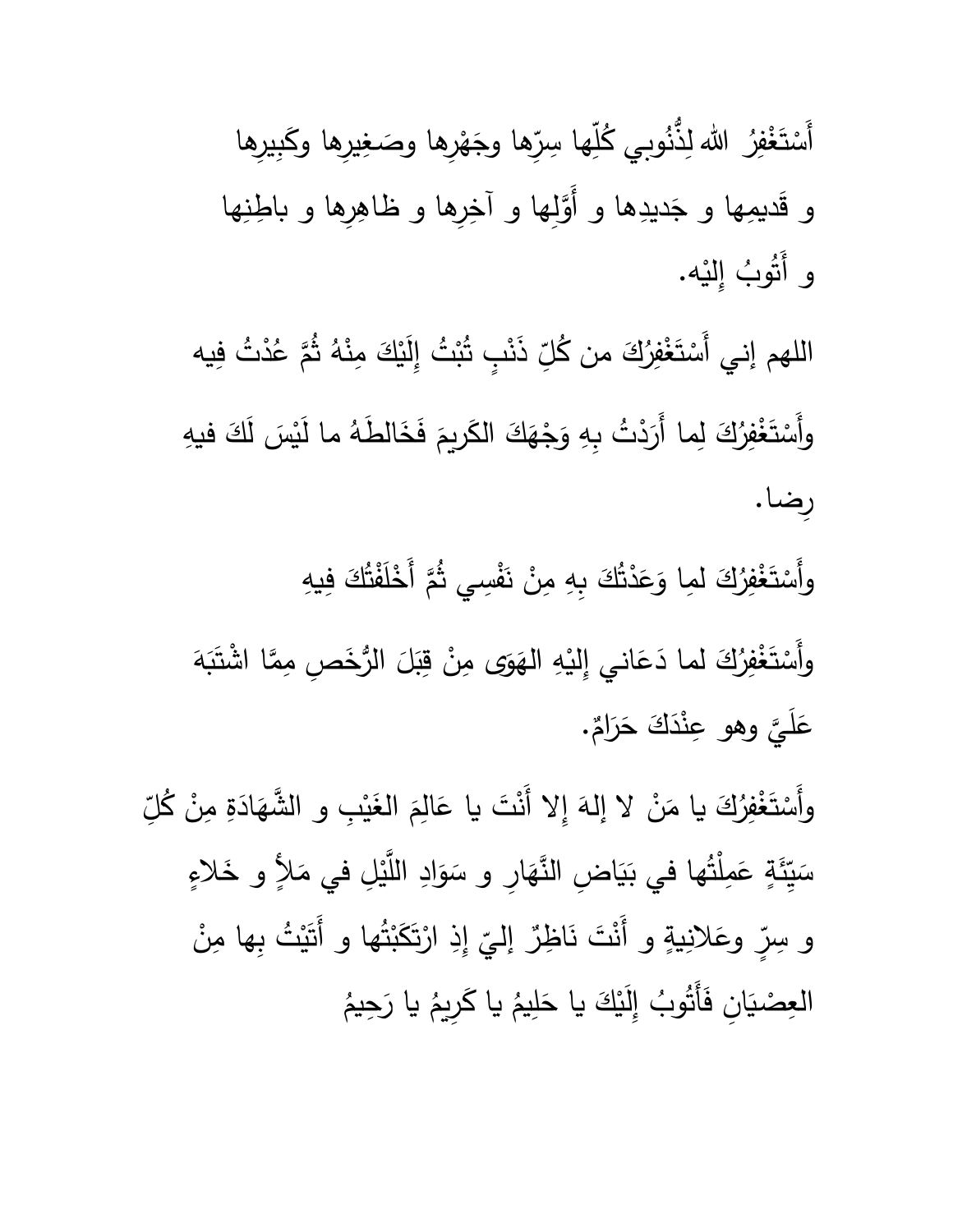نِّعَمِ التي أَنْعَمْتَ َ َ وأَسْتَغْفِرُكَ من النِّعَمِ التي أَنْعَمْتَ بِها عَلَيَّ فَتَقَوَّيْتُ بِها على َ ُ<br>و ْ  $\sum$  $\overline{a}$ <u>ء</u>  $\ddot{\phantom{0}}$ مُصِيَةِ ْ ا<br>ا مَعْصِيَتِكَ. َ

 $\zeta$ وأَسْتَغْفِرُكَ من الذُّنُوبِ التي لا يَعْرِفُها أَحَدٌ غَيْرُكَ و لا يَطَّلِعُ  $\ddot{\phantom{0}}$ َ ْ <u>َ</u><br>= َ ْ ْ تِّيني مْنَها إلا ا<br>ا نَجِّ<br>نُجَّ مُها إلا حِلْمُكَ و لا يُا عَلَيْها أَحَدٌ سِوَاكَ ولا يَسَعُ ً<br>ً ء<br>ر َ <u>ّ</u> ُك. ْو ف َ ع

ِّ يَمِينٍ سَلَ<mark>فَت</mark>ْ َ َ وأَسْتَغْفِرُكَ لِكُلِّ يَمِينٍ سَلَفَتْ مِنِّي فَحَنِثْتُ فيها وأَنا عِنْدَكَ مُؤَلِخَذٌ َ ْ ْ َ ُ<br>ا ام<br>ا ثْثُ فيها وأَنا عِنْدَكَ مُ نا<br>ا <u>ا</u> ش<br>أ ِبها.

وأَسْتَغْفِرُكَ يا مَنْ { لا إِلهَ إِلا أَنْتَ سُبْحَانَكَ إِني كُنْتُ مِنَ َ .<br>و ـا<br>. ا<br>ا **َ ُ ْ َت س إال أَن ال إله َ َ الظَّالِمِينَ}** 

**{ ين ِ ْؤِمن ُ ُنجي الم ِ و كذلك ن** فَاسْتَجَبْنا لَـهْ و نَجَّيْنَاهُ مِنَ الـغَمِّ و كذلك نُنجي المُؤْمِنِين**} َ َ ْ َ ْ َ ْ** {وزَكَرِيا إِذْ نَادى رَبَّهُ رَبِّ لا تَذَرْنِي فَرْداً وأَنْتَ خَيْرُ الوَارِثِينَ} **َ َ َ َ ْ ْ الَّار ِح { مين ُ ْر ْ َت َخي و أَن م ْح ْ و ار ر ا ْغفِ ِ ْ َ** رَبِّ اغْفِرْ و ارْحَمْ و أَنْتَ خَيْرُ الرَّاحِمين**}**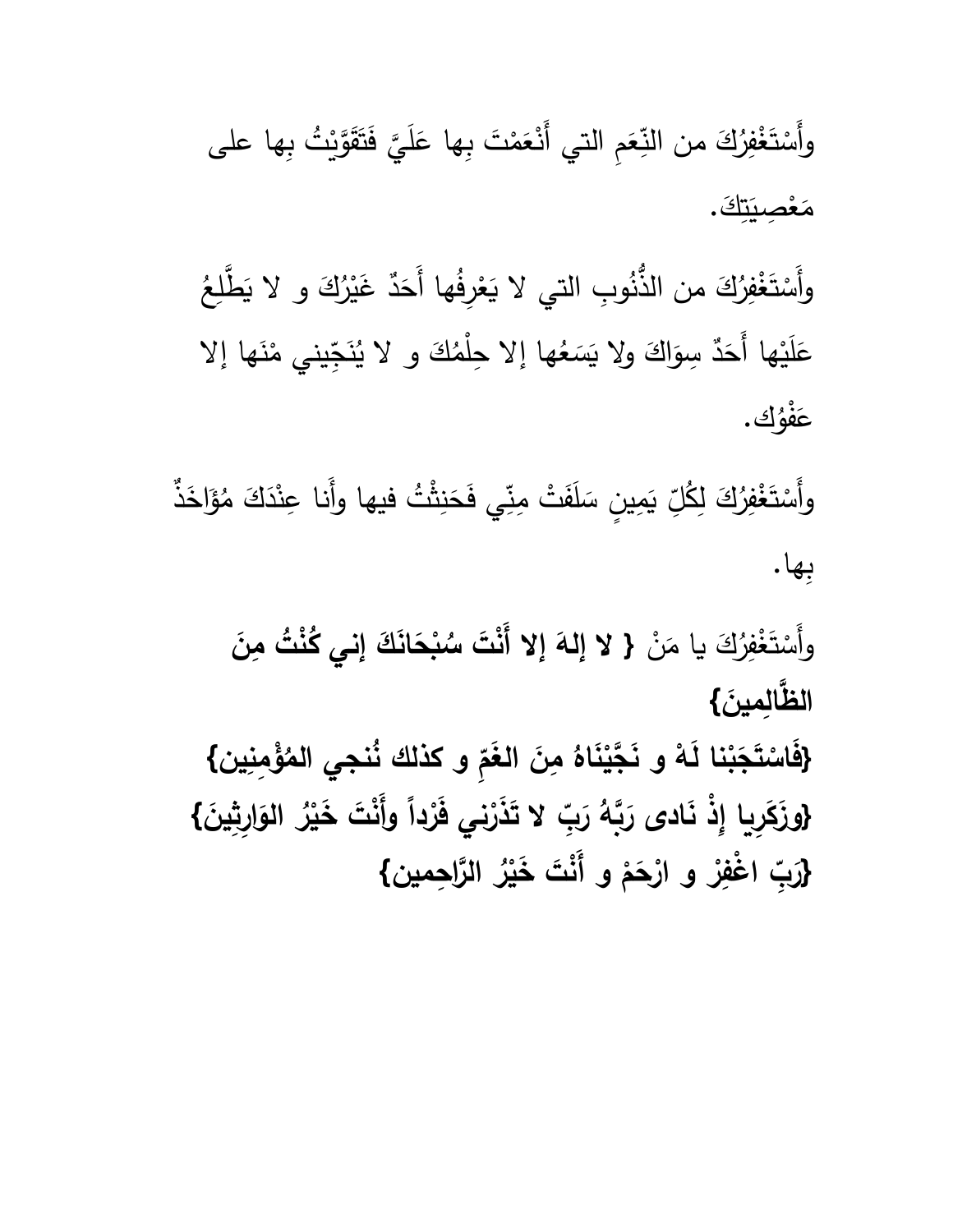ِّ فَرِيضَةٍ <u>ہ</u> و أَسْتَغْفِرُكَ مِنْ كُلِّ فَرِيضَةٍ أَوْجَبْتَها عَلَيَّ في آناءِ اللَّيْلِ َ ْ ْ <u>ّ</u>  $\overline{a}$ <u>ء</u> ْ  $\ddot{\phantom{1}}$ <u>ٔ</u> و أَطْرافِ النَّهَارِ فَتَرَكْتُها خطأً أو عَمْداً أو نِسْياناً أو تَهَاوُناً أو َ َ عَمْداً أو نِسْياناً أو تَهَاوُن َ ْ ا<br>ا <u>م</u> ٌب ِبها. عاق <u>ة</u> <mark>ف</mark>لا و أنا مُ  $\ddot{ }$ ج

نَنِ سَيِّدِ الم ً<br>ب ُبا نَّةٍ م*ِنْ* سُا ــ<br>ا ِ سُد وأَسْتَغْفِرُكَ من كُلِّ سُنَّةٍ مِنْ سُنَنِ سَيِّدِ المرسَلِينَ و خَاتِمِ النَّبِيِّينَ َ ْ ْ <u>َ</u> َ ا<br>ا نَبِيِّكَ سَيِّدِنا مُحَمَّدٍ صلى الله عليه و سلم فَتَرَكْتُها غَفْلَةً أو ً<br>ا َ مُحَمَّدٍ صلى الله عليه و سلم فَتَرَكْتُها غَفْلَةً أَو سَهْوَاً ء<br>م **أ** ً<br>أ أَو نِسْياناً أَو تَهَاوُناً ْ ُ تَهَاوُناً أو جَهْلاً أو قِلَّةَ مُبالاةٍ بِها. َ جَهْلاً أو قِلَّةَ مُ  $\ddot{\phantom{1}}$ 

وأَسْتَغْفِرُكَ يا من لا إله إلا أنت وَحْدَكَ لا شريك لك و أن سَيِّدَنا َ ْ ْ لا إله إلا أنت وَحْدَكَ لا شريك لك و أن سَ ـ<br>ـ<br>ـ <u>و</u> محمداً عَبْدُكَ ورَسولك. سُبْحانَك يا رَبَّ العَالمِين لكَ المُلك و لكَ .<br>ا ا<br>ا بْحانَك يا رَبَّ ا<mark>لعَالَمِين لَ</mark>كَ المُا .<br>ا َ َ ـ<br>ا عَبْدُكَ ورَسولك. سُ ُ<br>ا∗ <u>ء</u> ُ نِعْمَ المَوْلى و نِعْمَ النَّصِيرُ مُ ْ <u>ٔ</u> ا<br>ا مُ **و**  $\overline{a}$ نا و نِعْمَ الوَكِيلُ ء<br>ر مُ ْ .<br>أ الْحَمْدُ و أَنْتَ حَسْبُه ْ ا<br>ا َ يّ العَظيمِ<br>پ  $\ddot{\phantom{0}}$ ولاحَوْلَ ولا قُوَّةَ إلا بِاللهِ الْعَليِّ َ َ  $\overline{\phantom{0}}$ <u>ٔ</u> َ

ِحيدٍ ِ و <u>و</u> ۇْنِسَ كُلِّ ا<br>ا ا<br>ا ِّ كَسِيرٍ و يا مُ َ يا جَابِرَ كُلِّ كَسِيرٍ و يا مُؤْنِسَ كُلِّ وَحِيدٍ و يا صَاحِبَ كُلِّ َ **ٔ** و يا صَاحِبَ كُلِّ **∶** ا<br>ا غَريبٍ و يا مُيَّسِرَ كُلِّ عَسِيرٍ يا من لا يَحْتاجُ إلى النِيَانِ و <u>ً</u> َبَاءِ<br>پا  $\tilde{\zeta}$ ِّ عَسِيرٍ يا من لا يَحْتاجُ **ـ** <u>م</u> يَّسِرَ كُلِّ َ ا<br>ا و يا م ير َدِ ق التَّفْسِيرِ و أنت على ما تَشَاءُ قَدِيرٍ.  $\ddot{\bf s}$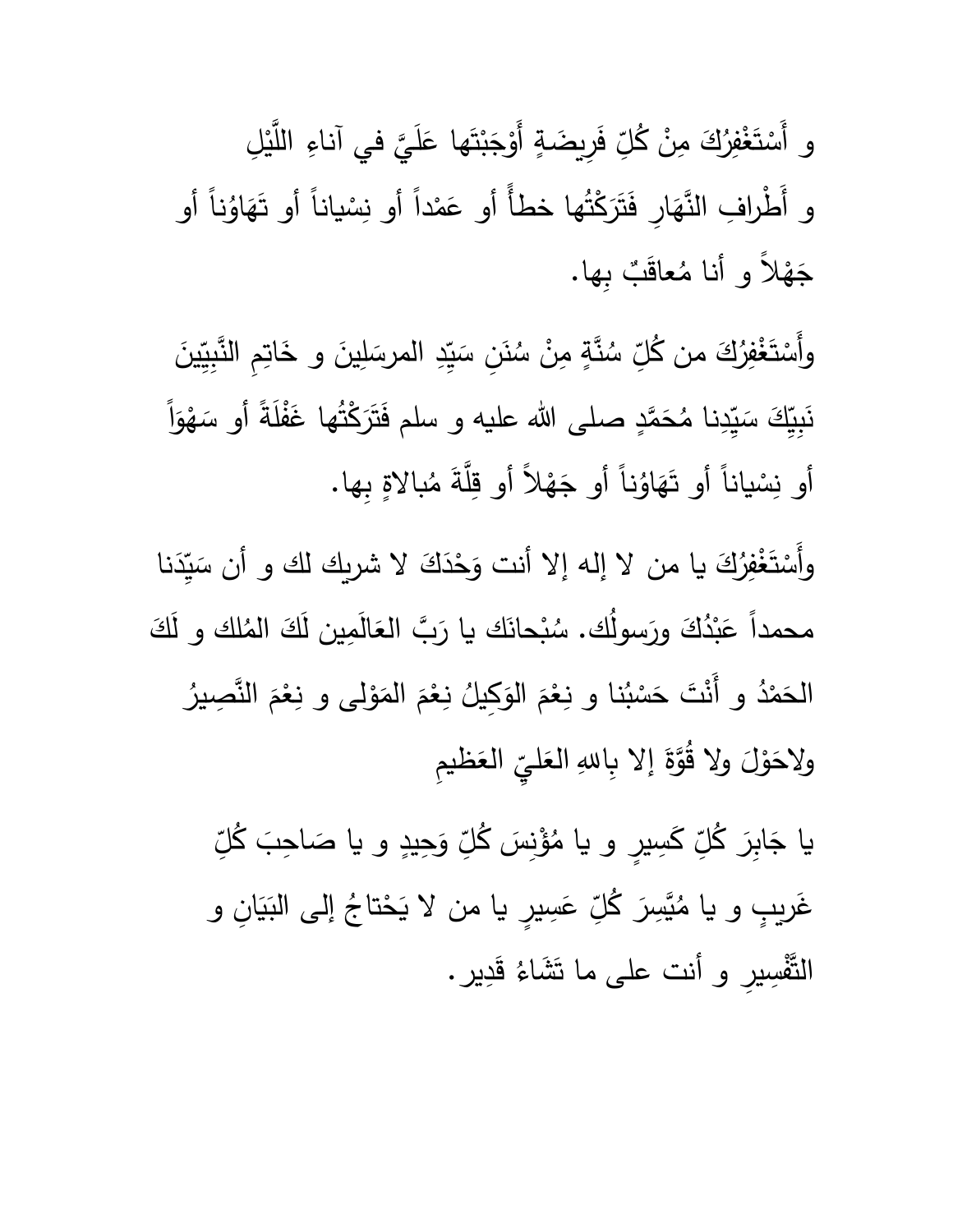و صلى الله تعالى على سيدنا محمد و آلِهِ و صَحْبِهِ بِعَدَدِ مَنْ ْ َ ا<br>ا  $\ddot{ }$ َ ِ عليه  $\frac{1}{\epsilon}$ صَلِّ َ .<br>ا صلى عليه و بِعَدَدِ مَنْ لَمْ يُ ْ .<br>-ا<br>ا  $\ddot{ }$ َ ُر<br>م اللهم صل على رُوحِ سَيِّدِنا محمدٍ في الأَرْوَاح <u>و</u> .<br>م ً<br>ب اللهم صل على تُرْبَةِ سَيِّدِنا محمدٍ في التُّرَب ً<br>ب .<br>∶ **ـ** ور .<br>أ اللهم صل على قَبْرِ سَيِّدِنا محمدٍ في القُبُ<sup>ر</sup> ً<br>ب :<br>أح ورَةِ سَيِّدِنا محمدٍ في الصُّوَر ء<br>م ً<br>ب َ ا<br>ا اللهم صل على ص اللهم صل على اسْمِ سَيِّدِنا محمدٍ في الأَسْمَاء ا<br>ا ْ ً<br>ب ْ **} ْ َقد َل م ُ اءك ج ْ َ ول** رَ<mark>سُولٌ مِّنْ</mark>  مِّنْ أَنفُسِكُمْ عَزِيزٌ عَلَيْهِ مَا عَنِتُّمْ هَرِيصٌ **ْ ْ َ َ َ ْ َ َ** عَلَيْكُم بِالْمُؤْمِنِينَ رَؤُوفٌ رَّحِيمٌ **ْ** رَّحِيمٌ ؛ فَإِن تَوَلَّوْاْ فَقُلْ حَسْبِ*يَ* اللَّهُ لا **ْ َ ْ َ ْ** لَـهَ إِلاَّ هُوَ عَلَيْهِ تَوَكَّلْتُ وَهُوَ رَبُّ الْعَرْشِ الْعَظِيمِ } **َ إِ َ ْ َ َ َ َ** و صلى الله تعالى على سيدنا محمد و على آله و صحبه و سلم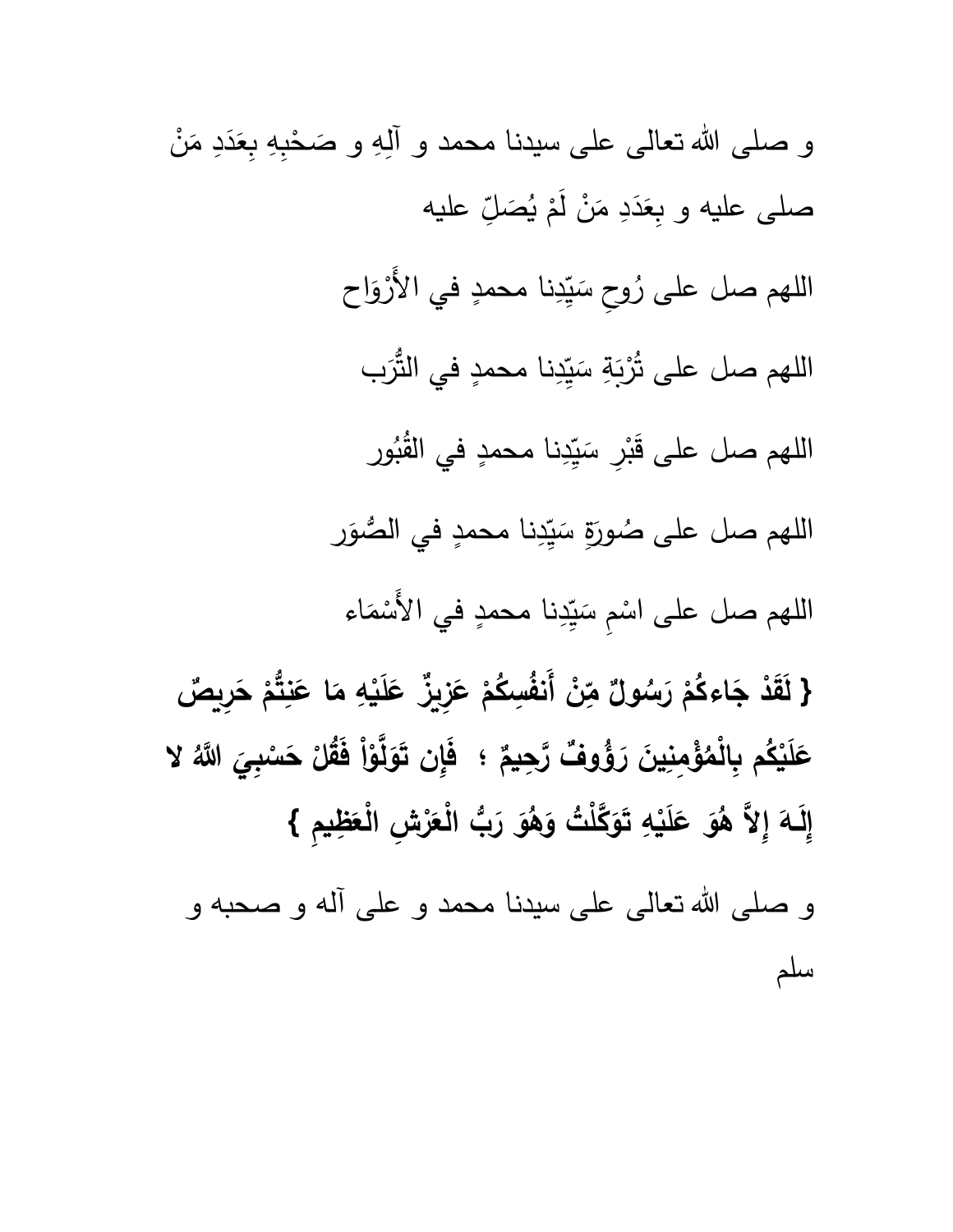## ِّ لَحْظَةٍ أَبَدَا ، عَدَدَ خَلْقِه،  $\overline{\phantom{a}}$  $\ddot{ }$ <u>م</u>  $\ddot{ }$ َبَا<br>أ ْ و الحمد لله رب العالمين في كُلِّ رِضَى نَفْسِه، وَزِنَةَ عَرْشِهْ، وَمِدَادَ كَلِمَاتِه ا<br>ا َ  $\ddot{ }$ ء<br>ر **ا ـ** <u>و</u> **ٔ** ان<br>ا ء<br>ر قر

**In the Name of Allah**, the Most Compassionate, the Most Merciful. All praise is due to Allah Lord of the Worlds.

**O Allah,** bestow prayers and peace upon our Master Muhammad and upon his Family and Companions.

**I seek Allah's forgiveness** (3 times) for every word, act and thought and every inward and outward action and state of mine which Allah dislikes.

**I seek the forgiveness of Allah**, besides Who there is no god; the Living, the Sustainer, and I repent to Him.

**O Allah, forgive me** for what I have done previously, what I will do, what I have done in secret and in private, for my excesses and for that about which You have more knowledge than I. You are the One who puts people ahead and puts people behind and You have power over all things.

**I seek the forgiveness of Allah**, the Possessor of Majesty and Honour, for all my sins and wrongdoings. I seek the forgiveness of Allah for every one of my sins: those committed in private, those committed in public, the small and the large, those committed previously and those committed recently, the first and the last of them, outward and inward sins, and I repent to Him.

**O Allah, I seek Your forgiveness** for any sin from which I have repented and then committed again.

**I seek Your forgiveness** for any action which I performed initially for Your noble countenance and then something else which is displeasing to You detracted from my sincerity.

**I seek Your forgiveness** for anything that I have promised to do for Your sake and then broken my promise to You.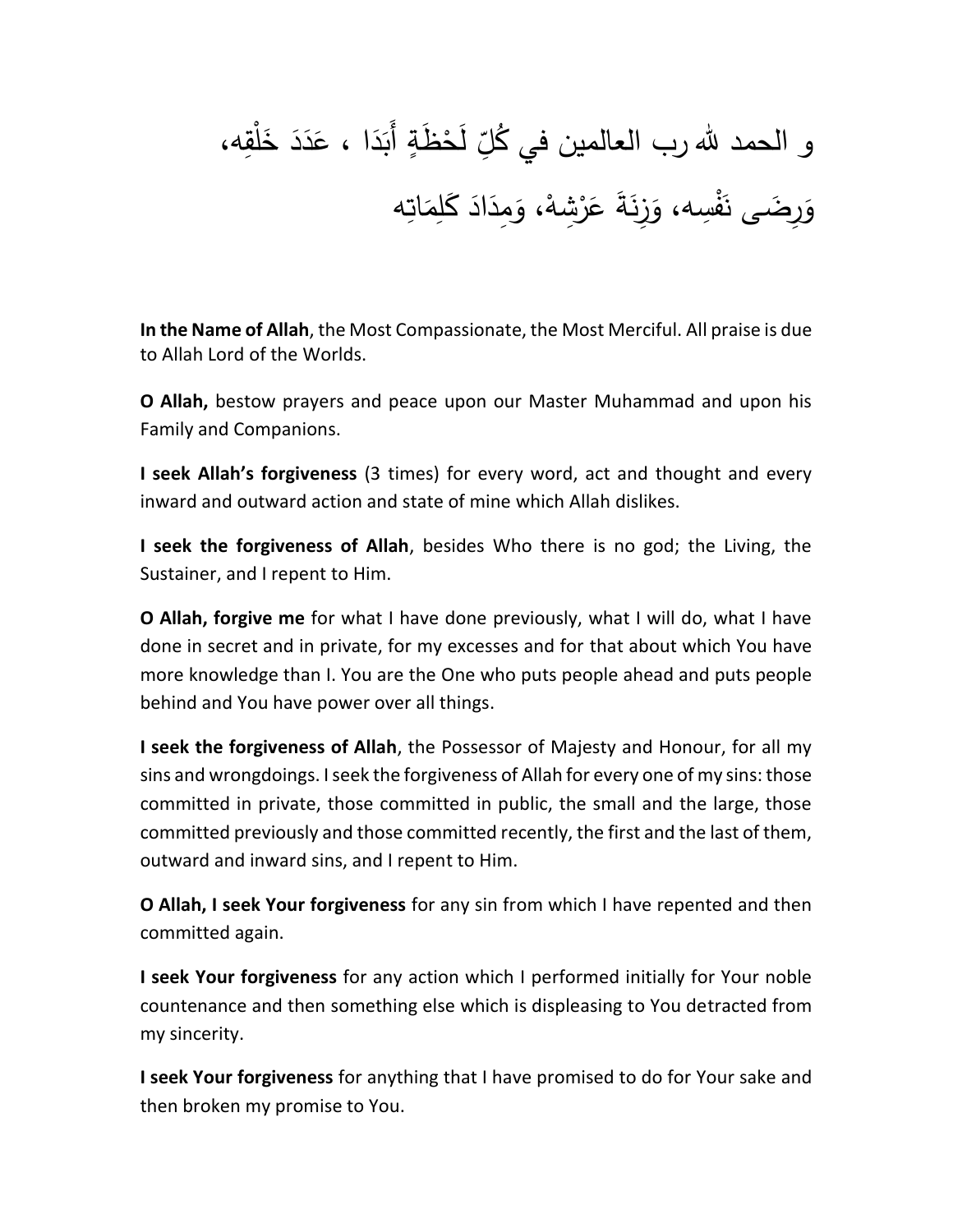**I seek Your forgiveness** for anything that my caprice has called me to do by taking dispensations in affairs which are dubious, which are in Your sight forbidden.

**I seek Your forgiveness**, there is no god but You, O Knower of the seen and unseen, for every wrong or act of disobedience that I have committed in broad daylight or in the darkness of the night, in the company of people or whilst alone, in public or in private, in the knowledge that You were gazing upon me as I committed it. I repent to You, O Forbearing One, O Most Generous, O Most Merciful.

**I seek Your forgiveness** for deriving strength from the blessings You have bestowed upon me and then using that strength to disobey You.

**I seek Your forgiveness** for sins which only You know about and only You can see, sins which only Your forbearance can encompass and from which only Your pardon can save me.

**I seek Your forgiveness** for every oath I have made and then broken, for which I will be taken to account.

**I seek Your forgiveness**, *there is no god but You, transcendent are You, truly I am amongst the wrongdoers.* 

*So We responded to him and delivered him from distress; thus do We deliver those who have faith.* 

*And remember Zakariyya, when he cried to his Lord: "O my Lord! Leave me not without offspring, for You are the best of bestowers."*

*"My Lord! Forgive and have mercy, for You are the Best of those who show mercy."*

**I seek Your forgiveness** for every obligation which You have requested that I fulfil in the day or the night which I have subsequently neglected by mistake or deliberately, or out of forgetfulness or belittling it or ignorance, and for which I will be punished.

**I seek Your forgiveness**for every *sunnah* of the Master of the Messengers, the Seal of the Prophets, Your Prophet our Master Muhammad (peace and blessings upon him) which I have left out of heedlessness, absent-mindedness, forgetfulness, or belittling it, ignorance or not caring.